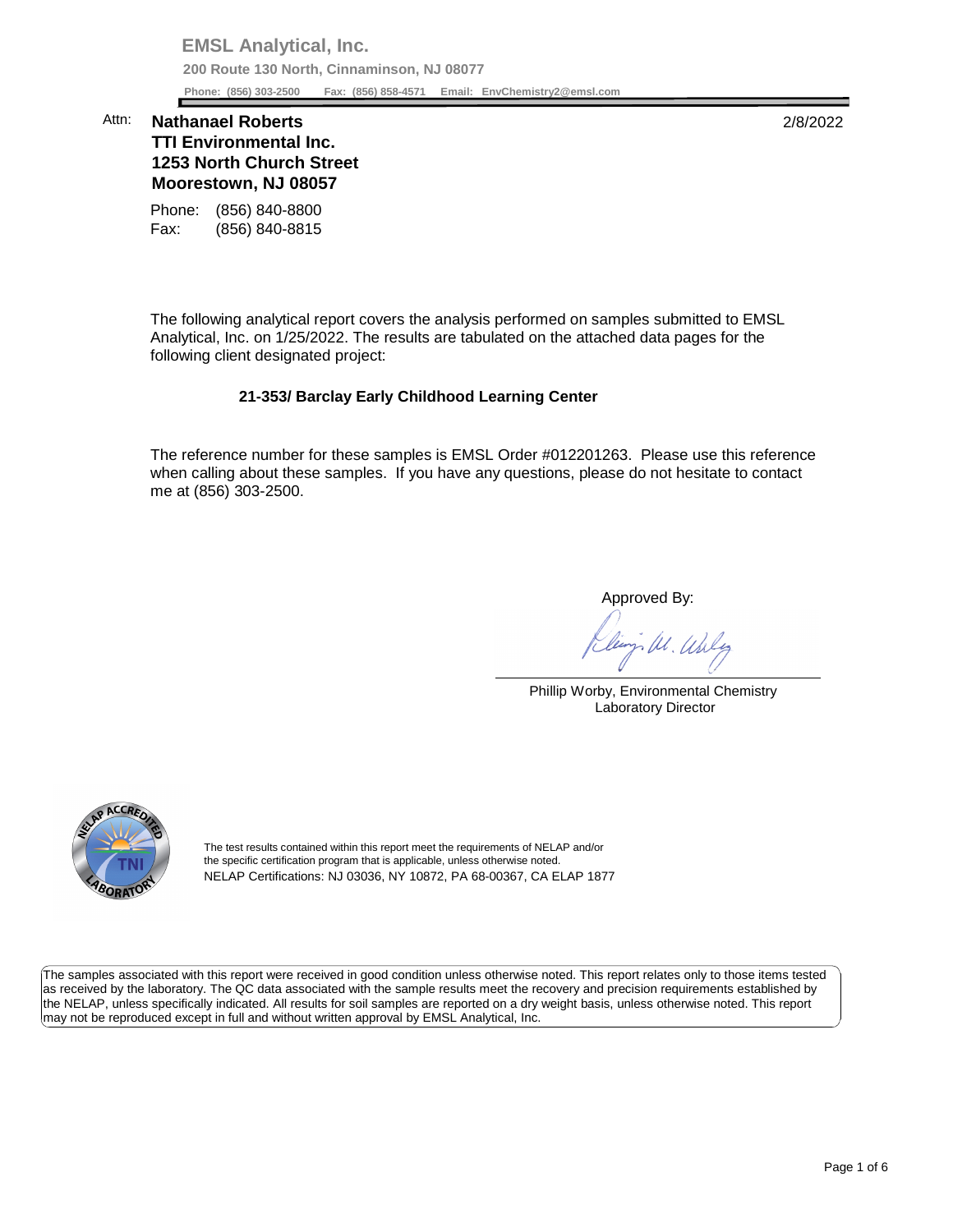| EMS<br>Attn:<br><b>Nathanael Roberts</b><br><b>TTI Environmental Inc.</b> | <b>EMSL Analytical, Inc.</b><br>200 Route 130 North, Cinnaminson, NJ 08077<br>(856) 303-2500 / (856) 858-4571<br>Phone/Fax:<br>http://www.EMSL.com | EnvChemistry2@emsl.com    | Phone:<br>Fax:<br>Received: | (856) 840-8800<br>(856) 840-8815<br>1/25/2022 06:26 PM | <b>EMSL Order:</b><br>CustomerID:<br>CustomerPO:<br>ProjectID: |                        | 012201263<br>TTIE54<br>034036     |                                   |  |
|---------------------------------------------------------------------------|----------------------------------------------------------------------------------------------------------------------------------------------------|---------------------------|-----------------------------|--------------------------------------------------------|----------------------------------------------------------------|------------------------|-----------------------------------|-----------------------------------|--|
| Moorestown, NJ 08057                                                      | <b>1253 North Church Street</b>                                                                                                                    |                           |                             |                                                        |                                                                |                        |                                   |                                   |  |
|                                                                           | Project: 21-353/ Barclay Early Childhood Learning Center                                                                                           |                           |                             |                                                        |                                                                |                        |                                   |                                   |  |
|                                                                           |                                                                                                                                                    | <b>Analytical Results</b> |                             |                                                        |                                                                |                        |                                   |                                   |  |
| <b>Client Sample Description</b>                                          | 1 CH61-1-1-KS-01A<br><b>NURSE</b>                                                                                                                  |                           | Collected:                  | 1/25/2022<br>6:26:00 AM                                |                                                                | Lab ID:                | 012201263-0001                    |                                   |  |
| <b>Method</b>                                                             | <b>Parameter</b>                                                                                                                                   | <b>Result</b>             |                             | <b>RL Units</b>                                        |                                                                | Prep<br>Date & Analyst | <b>Analysis</b><br>Date & Analyst |                                   |  |
| <b>METALS</b>                                                             |                                                                                                                                                    |                           |                             |                                                        |                                                                |                        |                                   |                                   |  |
| 200.8                                                                     | Lead                                                                                                                                               | 6.03                      | $1.00 \mu g/L$              |                                                        | 1/31/2022                                                      | KB                     | 2/1/2022 02:47                    | KB                                |  |
| <b>Client Sample Description</b>                                          | 2 CH61-1-1-B-03A<br><b>ROOM 116</b>                                                                                                                |                           | Collected:                  | 1/25/2022<br>6:28:00 AM                                |                                                                | Lab ID:                | 012201263-0002                    |                                   |  |
| <b>Method</b>                                                             | <b>Parameter</b>                                                                                                                                   | <b>Result</b>             |                             | <b>RL Units</b>                                        |                                                                | Prep<br>Date & Analyst |                                   | <b>Analysis</b><br>Date & Analyst |  |
| <b>METALS</b>                                                             |                                                                                                                                                    |                           |                             |                                                        |                                                                |                        |                                   |                                   |  |
| 200.8                                                                     | Lead                                                                                                                                               | 3.05                      | $1.00 \mu g/L$              |                                                        | 1/31/2022                                                      | KB                     | 2/1/2022 02:49                    | <b>KB</b>                         |  |
| <b>Client Sample Description</b>                                          | 3 CH61-1-1-B-04A<br><b>ROOM 114</b>                                                                                                                |                           | Collected:                  | 1/25/2022<br>6:31:00 AM                                |                                                                | Lab ID:                | 012201263-0003                    |                                   |  |
| <b>Method</b>                                                             | <b>Parameter</b>                                                                                                                                   | <b>Result</b>             | <b>RL Units</b>             |                                                        | Prep<br>Date & Analyst                                         |                        | <b>Analysis</b><br>Date & Analyst |                                   |  |
| <b>METALS</b>                                                             |                                                                                                                                                    |                           |                             |                                                        |                                                                |                        |                                   |                                   |  |
| 200.8                                                                     | Lead                                                                                                                                               | 25.7                      | $1.00 \mu g/L$              |                                                        | 1/31/2022                                                      | KB                     | 2/1/2022 02:50 KB                 |                                   |  |
| <b>Client Sample Description</b>                                          | 5 CH61-1-2-B-18A<br><b>ROOM 111</b>                                                                                                                |                           | Collected:                  | 1/25/2022<br>6:35:00 AM                                |                                                                | Lab ID:                | 012201263-0004                    |                                   |  |
| <b>Method</b>                                                             | <b>Parameter</b>                                                                                                                                   | <b>Result</b>             | <b>RL Units</b>             |                                                        | Prep<br>Date & Analyst                                         |                        | <b>Analysis</b><br>Date & Analyst |                                   |  |
| <b>METALS</b>                                                             |                                                                                                                                                    |                           |                             |                                                        |                                                                |                        |                                   |                                   |  |
| 200.8                                                                     | Lead                                                                                                                                               | 87.2 D                    | $5.00 \mu g/L$              |                                                        | 1/31/2022                                                      | KB                     | 2/2/2022 18:18 JW                 |                                   |  |
| <b>Client Sample Description</b>                                          | 6 CH61-1-2-B-18A<br><b>ROOM 122</b>                                                                                                                |                           | Collected:                  | 1/25/2022<br>6:38:00 AM                                |                                                                | Lab ID:                | 012201263-0005                    |                                   |  |
| <b>Method</b>                                                             | <b>Parameter</b>                                                                                                                                   | <b>Result</b>             | <b>RL Units</b>             |                                                        | Prep<br>Date & Analyst                                         |                        | <b>Analysis</b><br>Date & Analyst |                                   |  |

200.8 Lead 134 D 2.00 µg/L 1/31/2022 KB 2/2/2022 19:36 KB

**METALS**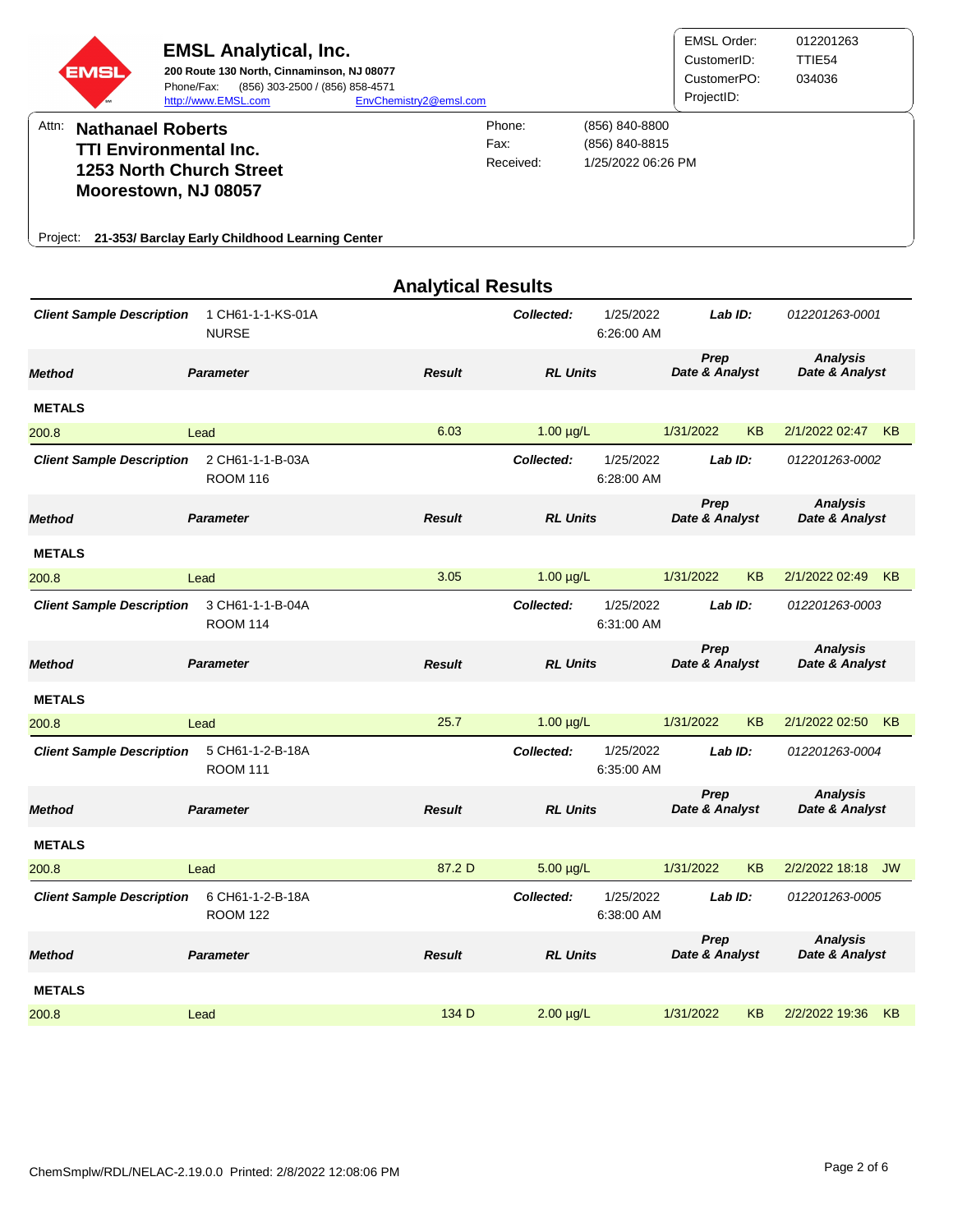| EMSI                                                                                                                                                                               | <b>EMSL Analytical, Inc.</b><br>200 Route 130 North, Cinnaminson, NJ 08077<br>(856) 303-2500 / (856) 858-4571<br>Phone/Fax:<br>http://www.EMSL.com | EnvChemistry2@emsl.com      |                                                        |                         | <b>EMSL Order:</b><br>CustomerID:<br>CustomerPO:<br>ProjectID: |           | 012201263<br>TTIE54<br>034036     |    |
|------------------------------------------------------------------------------------------------------------------------------------------------------------------------------------|----------------------------------------------------------------------------------------------------------------------------------------------------|-----------------------------|--------------------------------------------------------|-------------------------|----------------------------------------------------------------|-----------|-----------------------------------|----|
| Attn:<br><b>Nathanael Roberts</b><br><b>TTI Environmental Inc.</b><br>1253 North Church Street<br>Moorestown, NJ 08057<br>Project: 21-353/ Barclay Early Childhood Learning Center |                                                                                                                                                    | Phone:<br>Fax:<br>Received: | (856) 840-8800<br>(856) 840-8815<br>1/25/2022 06:26 PM |                         |                                                                |           |                                   |    |
|                                                                                                                                                                                    |                                                                                                                                                    | <b>Analytical Results</b>   |                                                        |                         |                                                                |           |                                   |    |
| <b>Client Sample Description</b>                                                                                                                                                   | 8 CH61-1-2-B-25A<br><b>ROOM 124</b>                                                                                                                |                             | Collected:                                             | 1/25/2022<br>6:41:00 AM | Lab ID:                                                        |           | 012201263-0006                    |    |
| Method                                                                                                                                                                             | <b>Parameter</b>                                                                                                                                   | <b>Result</b>               | <b>RL Units</b>                                        |                         | Prep<br>Date & Analyst                                         |           | <b>Analysis</b><br>Date & Analyst |    |
| <b>METALS</b>                                                                                                                                                                      |                                                                                                                                                    |                             |                                                        |                         |                                                                |           |                                   |    |
| 200.8                                                                                                                                                                              | Lead                                                                                                                                               | 40.5                        | $1.00 \mu g/L$                                         |                         | 1/31/2022                                                      | <b>KB</b> | 2/2/2022 19:37                    | KB |
| <b>Client Sample Description</b>                                                                                                                                                   | 9 CH61-1-1KS-06A<br><b>KITCHEN</b>                                                                                                                 |                             | Collected:                                             | 1/25/2022<br>6:43:00 AM | Lab ID:                                                        |           | 012201263-0007                    |    |
| <b>Method</b>                                                                                                                                                                      | <b>Parameter</b>                                                                                                                                   | <b>Result</b>               | <b>RL Units</b>                                        |                         | Prep<br>Date & Analyst                                         |           | <b>Analysis</b><br>Date & Analyst |    |
| <b>METALS</b>                                                                                                                                                                      |                                                                                                                                                    |                             |                                                        |                         |                                                                |           |                                   |    |
| 200.8                                                                                                                                                                              | Lead                                                                                                                                               | 27.5                        | $1.00 \mu g/L$                                         |                         | 1/31/2022                                                      | KB        | 2/1/2022 02:55                    | KB |
| <b>Client Sample Description</b>                                                                                                                                                   | 10 CH6-1-1-WF-07A<br><b>BETWEEN 110 &amp; 112</b>                                                                                                  |                             | Collected:                                             | 1/25/2022<br>6:46:00 AM | Lab ID:                                                        |           | 012201263-0008                    |    |
| <b>Method</b>                                                                                                                                                                      | <b>Parameter</b>                                                                                                                                   | <b>Result</b>               | <b>RL Units</b>                                        |                         | Prep<br>Date & Analyst                                         |           | Analysis<br>Date & Analyst        |    |
| <b>METALS</b>                                                                                                                                                                      |                                                                                                                                                    |                             |                                                        |                         |                                                                |           |                                   |    |
| 200.8                                                                                                                                                                              | Lead                                                                                                                                               | <b>ND</b>                   | $1.00 \mu g/L$                                         |                         | 1/31/2022                                                      | <b>KB</b> | 2/1/2022 02:56                    | KB |
| <b>Client Sample Description</b>                                                                                                                                                   | 11 CH6-1-1-B-09A<br><b>ROOM 109</b>                                                                                                                |                             | Collected:                                             | 1/25/2022<br>6:49:00 AM | Lab ID:                                                        |           | 012201263-0009                    |    |
| Method                                                                                                                                                                             | <b>Parameter</b>                                                                                                                                   | <b>Result</b>               | <b>RL Units</b>                                        |                         | Prep<br>Date & Analyst                                         |           | <b>Analysis</b><br>Date & Analyst |    |
| <b>METALS</b>                                                                                                                                                                      |                                                                                                                                                    |                             |                                                        |                         |                                                                |           |                                   |    |
| 200.8                                                                                                                                                                              | Lead                                                                                                                                               | 21.9                        | $1.00 \mu g/L$                                         |                         | 1/31/2022                                                      | <b>KB</b> | 1/31/2022<br>17:27                | KB |
| <b>Client Sample Description</b>                                                                                                                                                   | 13 CH61-1-1-B-10A<br><b>ROOM 107</b>                                                                                                               |                             | Collected:                                             | 1/25/2022<br>6:51:00 AM | Lab ID:                                                        |           | 012201263-0010                    |    |
| Method                                                                                                                                                                             | <b>Parameter</b>                                                                                                                                   | <b>Result</b>               | <b>RL Units</b>                                        |                         | Prep<br>Date & Analyst                                         |           | <b>Analysis</b><br>Date & Analyst |    |
| <b>METALS</b>                                                                                                                                                                      |                                                                                                                                                    |                             |                                                        |                         |                                                                |           |                                   |    |
| 200.8                                                                                                                                                                              | Lead                                                                                                                                               | 220 D                       | $5.00 \mu g/L$                                         |                         | 1/31/2022                                                      | <b>KB</b> | 1/31/2022<br>18:10                | KB |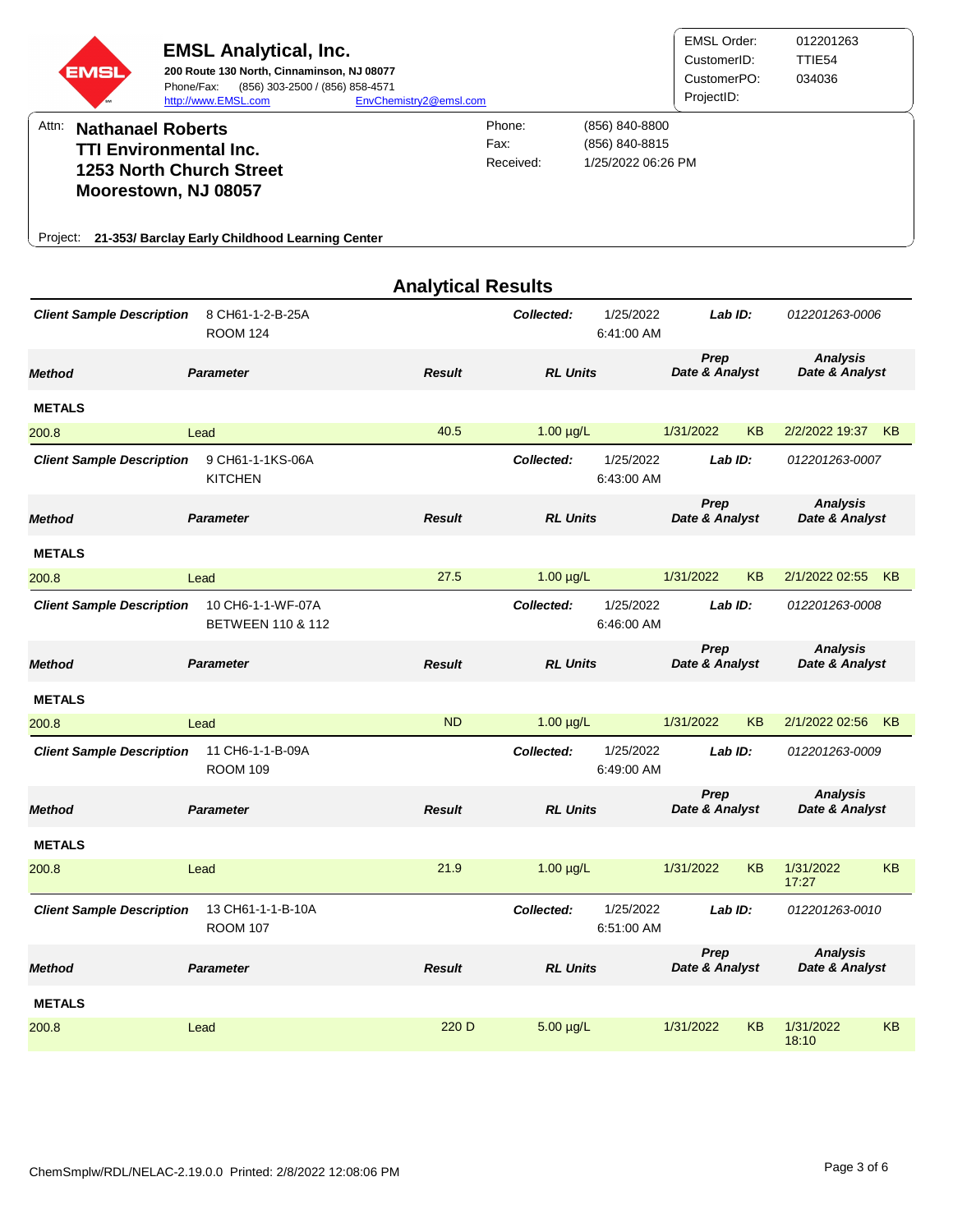| <b>EMSL</b> | <b>EMSL Analytical, Inc.</b><br>200 Route 130 North, Cinnaminson, NJ 08077<br>(856) 303-2500 / (856) 858-4571<br>Phone/Fax:<br>http://www.EMSL.com | EnvChemistry2@emsl.com      |                                                        | <b>EMSL Order:</b><br>CustomerID:<br>CustomerPO:<br>ProjectID: | 012201263<br>TTIE <sub>54</sub><br>034036 |
|-------------|----------------------------------------------------------------------------------------------------------------------------------------------------|-----------------------------|--------------------------------------------------------|----------------------------------------------------------------|-------------------------------------------|
| Attn:       | <b>Nathanael Roberts</b><br><b>TTI Environmental Inc.</b><br><b>1253 North Church Street</b><br>Moorestown, NJ 08057                               | Phone:<br>Fax:<br>Received: | (856) 840-8800<br>(856) 840-8815<br>1/25/2022 06:26 PM |                                                                |                                           |
| Project:    | 21-353/ Barclay Early Childhood Learning Center                                                                                                    |                             |                                                        |                                                                |                                           |

|                                  |                                      | <b>Analytical Results</b> |                 |                                    |                        |           |                                   |           |                                   |  |
|----------------------------------|--------------------------------------|---------------------------|-----------------|------------------------------------|------------------------|-----------|-----------------------------------|-----------|-----------------------------------|--|
| <b>Client Sample Description</b> | 15 CH61-1-1-B-13A<br><b>ROOM 105</b> |                           | Collected:      | 1/25/2022<br>6:54:00 AM            | Lab ID:                |           | 012201263-0011                    |           |                                   |  |
| <b>Method</b>                    | <b>Parameter</b>                     | <b>Result</b>             | <b>RL Units</b> |                                    | Prep<br>Date & Analyst |           | <b>Analysis</b><br>Date & Analyst |           |                                   |  |
| <b>METALS</b>                    |                                      |                           |                 |                                    |                        |           |                                   |           |                                   |  |
| 200.8                            | Lead                                 | 24.7                      | $1.00 \mu g/L$  |                                    | 1/31/2022              | <b>KB</b> | 1/31/2022<br>18:12                | <b>KB</b> |                                   |  |
| <b>Client Sample Description</b> | 16 CH61-1-1B-12A<br><b>ROOM 106</b>  |                           | Collected:      | 1/25/2022<br>6:57:00 AM            | Lab ID:                |           | 012201263-0012                    |           |                                   |  |
| <b>Method</b>                    | <b>Parameter</b>                     | <b>Result</b>             | <b>RL Units</b> |                                    | Prep<br>Date & Analyst |           | <b>Analysis</b><br>Date & Analyst |           |                                   |  |
| <b>METALS</b>                    |                                      |                           |                 |                                    |                        |           |                                   |           |                                   |  |
| 200.8                            | Lead                                 | 38.1                      | $1.00 \mu g/L$  |                                    | 1/31/2022              | <b>KB</b> | 1/31/2022<br>17:35                | KB        |                                   |  |
| <b>Client Sample Description</b> | 17 CH61-1-1-B-14A<br><b>ROOM 103</b> |                           | Collected:      | 1/25/2022<br>Lab ID:<br>6:59:00 AM |                        |           | 012201263-0013                    |           |                                   |  |
| Method                           | <b>Parameter</b>                     | <b>Result</b>             | <b>RL Units</b> |                                    | Prep<br>Date & Analyst |           |                                   |           | <b>Analysis</b><br>Date & Analyst |  |
| <b>METALS</b>                    |                                      |                           |                 |                                    |                        |           |                                   |           |                                   |  |
| 200.8                            | Lead                                 | 7.69                      | $1.00 \mu g/L$  |                                    | 1/31/2022              | <b>KB</b> | 1/31/2022<br>17:36                | <b>KB</b> |                                   |  |
| <b>Client Sample Description</b> | 18 CH61-1-1-B-15A<br><b>ROOM 104</b> |                           | Collected:      | 1/25/2022<br>7:02:00 AM            | Lab ID:                |           | 012201263-0014                    |           |                                   |  |
| Method                           | <b>Parameter</b>                     | <b>Result</b>             | <b>RL Units</b> |                                    | Prep<br>Date & Analyst |           | Analysis<br>Date & Analyst        |           |                                   |  |
| <b>METALS</b>                    |                                      |                           |                 |                                    |                        |           |                                   |           |                                   |  |
| 200.8                            | Lead                                 | 31.9                      | $1.00 \mu g/L$  |                                    | 1/31/2022              | <b>KB</b> | 1/31/2022<br>17:41                | <b>KB</b> |                                   |  |
| <b>Client Sample Description</b> | 19 CH61-1-1-B-16A<br><b>ROOM 101</b> |                           | Collected:      | 1/25/2022<br>7:04:00 AM            | Lab ID:                |           | 012201263-0015                    |           |                                   |  |
| <b>Method</b>                    | <b>Parameter</b>                     | <b>Result</b>             | <b>RL Units</b> |                                    | Prep<br>Date & Analyst |           | <b>Analysis</b><br>Date & Analyst |           |                                   |  |
| <b>METALS</b>                    |                                      |                           |                 |                                    |                        |           |                                   |           |                                   |  |
| 200.8                            | Lead                                 | 11.4                      | $1.00 \mu g/L$  |                                    | 1/31/2022              | <b>KB</b> | 1/31/2022<br>17:42                | <b>KB</b> |                                   |  |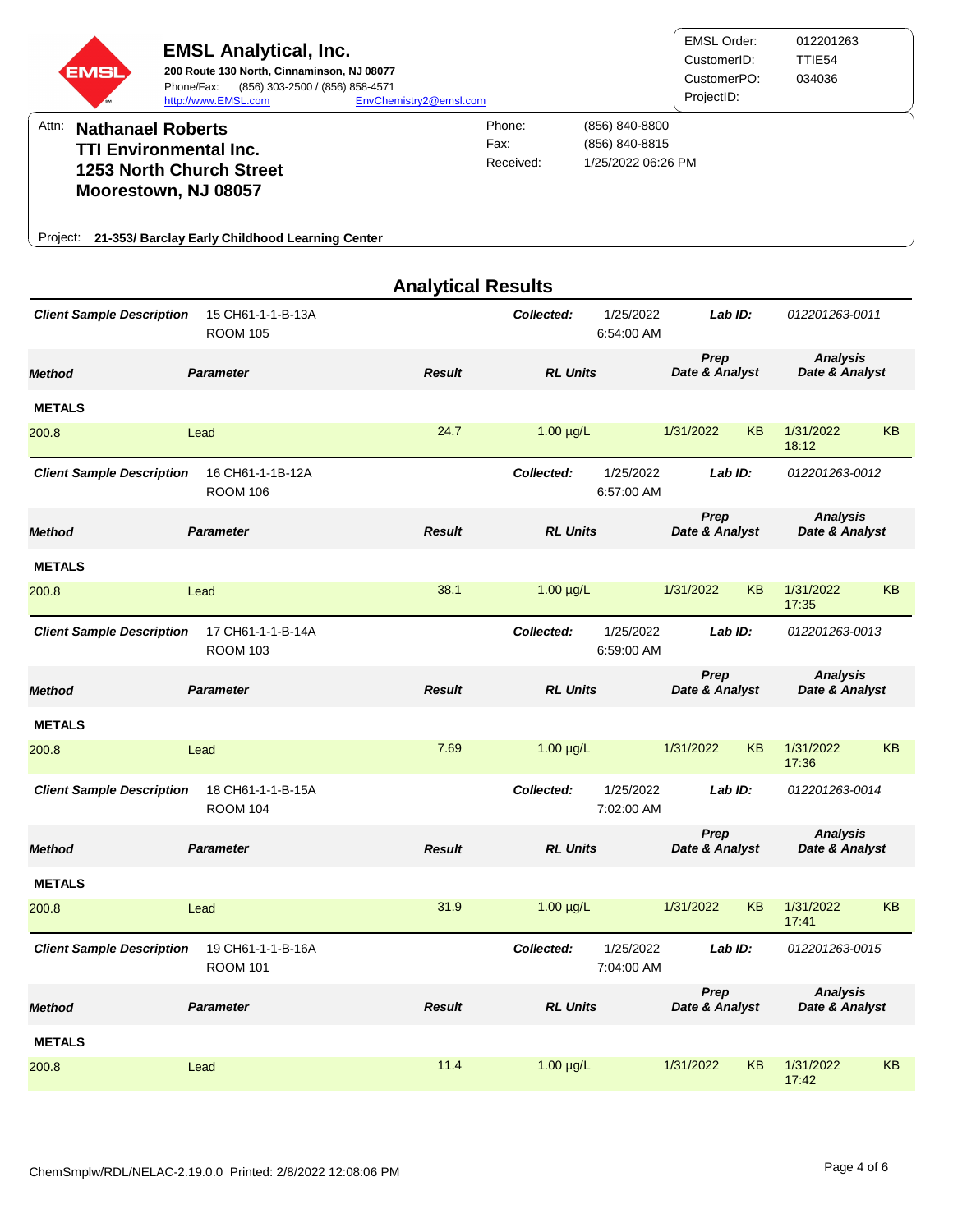| EMSI                                                                                                   | <b>EMSL Analytical, Inc.</b><br>200 Route 130 North, Cinnaminson, NJ 08077<br>Phone/Fax:<br>(856) 303-2500 / (856) 858-4571<br>http://www.EMSL.com | EnvChemistry2@emsl.com    |                     |                                                        | <b>EMSL Order:</b><br>CustomerID:<br>CustomerPO:<br>ProjectID: |    | 012201263<br>TTIE54<br>034036     |           |
|--------------------------------------------------------------------------------------------------------|----------------------------------------------------------------------------------------------------------------------------------------------------|---------------------------|---------------------|--------------------------------------------------------|----------------------------------------------------------------|----|-----------------------------------|-----------|
| Attn:<br><b>Nathanael Roberts</b><br><b>TTI Environmental Inc.</b><br>Moorestown, NJ 08057<br>Project: | <b>1253 North Church Street</b><br>21-353/ Barclay Early Childhood Learning Center                                                                 | Fax:                      | Phone:<br>Received: | (856) 840-8800<br>(856) 840-8815<br>1/25/2022 06:26 PM |                                                                |    |                                   |           |
|                                                                                                        |                                                                                                                                                    | <b>Analytical Results</b> |                     |                                                        |                                                                |    |                                   |           |
| <b>Client Sample Description</b>                                                                       | 20 CH61-1-1-B-17A<br><b>ROOM 102</b>                                                                                                               |                           | Collected:          | 1/25/2022<br>7:08:00 AM                                | Lab ID:                                                        |    | 012201263-0016                    |           |
| <b>Method</b>                                                                                          | <b>Parameter</b>                                                                                                                                   | <b>Result</b>             | <b>RL Units</b>     |                                                        | Prep<br>Date & Analyst                                         |    | <b>Analysis</b><br>Date & Analyst |           |
| <b>METALS</b>                                                                                          |                                                                                                                                                    |                           |                     |                                                        |                                                                |    |                                   |           |
| 200.8                                                                                                  | Lead                                                                                                                                               | 330 D                     | $5.00 \mu g/L$      |                                                        | 1/31/2022                                                      | KB | 2/2/2022 18:07 JW                 |           |
| <b>Client Sample Description</b>                                                                       | 21 CH61-1-2-B-20A<br><b>ROOM 115</b>                                                                                                               |                           | Collected:          | 1/25/2022<br>7:10:00 AM                                | Lab ID:                                                        |    | 012201263-0017                    |           |
| <b>Method</b>                                                                                          | <b>Parameter</b>                                                                                                                                   | <b>Result</b>             | <b>RL Units</b>     |                                                        | Prep<br>Date & Analyst                                         |    | <b>Analysis</b><br>Date & Analyst |           |
| <b>METALS</b>                                                                                          |                                                                                                                                                    |                           |                     |                                                        |                                                                |    |                                   |           |
| 200.8                                                                                                  | Lead                                                                                                                                               | 9.97                      | $1.00 \mu g/L$      |                                                        | 1/31/2022                                                      | KB | 1/31/2022<br>17:44                | <b>KB</b> |
| <b>Client Sample Description</b>                                                                       | 22 CH61-1-2-B-23A<br><b>ROOM 126</b>                                                                                                               |                           | Collected:          | 1/25/2022<br>7:13:00 AM                                | Lab ID:                                                        |    | 012201263-0018                    |           |
| <b>Method</b>                                                                                          | <b>Parameter</b>                                                                                                                                   | <b>Result</b>             | <b>RL Units</b>     |                                                        | <b>Prep</b><br>Date & Analyst                                  |    | <b>Analysis</b><br>Date & Analyst |           |
| <b>METALS</b>                                                                                          |                                                                                                                                                    |                           |                     |                                                        |                                                                |    |                                   |           |
| 200.8                                                                                                  | Lead                                                                                                                                               | 55.1                      | $1.00 \mu g/L$      |                                                        | 1/31/2022                                                      | KB | 1/31/2022<br>17:46                | KB        |
| <b>Client Sample Description</b>                                                                       | 24 CH61-1-2-B-22A<br><b>ROOM 128</b>                                                                                                               |                           | Collected:          | 1/25/2022<br>7:16:00 AM                                | Lab ID:                                                        |    | 012201263-0019                    |           |
| <b>Method</b>                                                                                          | <b>Parameter</b>                                                                                                                                   | <b>Result</b>             | <b>RL Units</b>     |                                                        | Prep<br>Date & Analyst                                         |    | <b>Analysis</b><br>Date & Analyst |           |
| <b>METALS</b>                                                                                          |                                                                                                                                                    |                           |                     |                                                        |                                                                |    |                                   |           |
| 200.8                                                                                                  | Lead                                                                                                                                               | 24.5                      | $1.00 \mu g/L$      |                                                        | 1/31/2022                                                      | KB | 1/31/2022<br>17:47                | <b>KB</b> |
| <b>Client Sample Description</b>                                                                       | 25 CH61-1-1-WF-02<br><b>HALL NEAR NURSE</b>                                                                                                        |                           | Collected:          | 1/25/2022<br>7:19:00 AM                                | Lab ID:                                                        |    | 012201263-0020                    |           |
| <b>Method</b>                                                                                          | <b>Parameter</b>                                                                                                                                   | <b>Result</b>             | <b>RL Units</b>     |                                                        | Prep<br>Date & Analyst                                         |    | <b>Analysis</b><br>Date & Analyst |           |
| <b>METALS</b>                                                                                          |                                                                                                                                                    |                           |                     |                                                        |                                                                |    |                                   |           |
| 200.8                                                                                                  | Lead                                                                                                                                               | <b>ND</b>                 | $1.00 \mu g/L$      |                                                        | 1/31/2022                                                      | KB | 1/31/2022<br>17:49                | KB        |